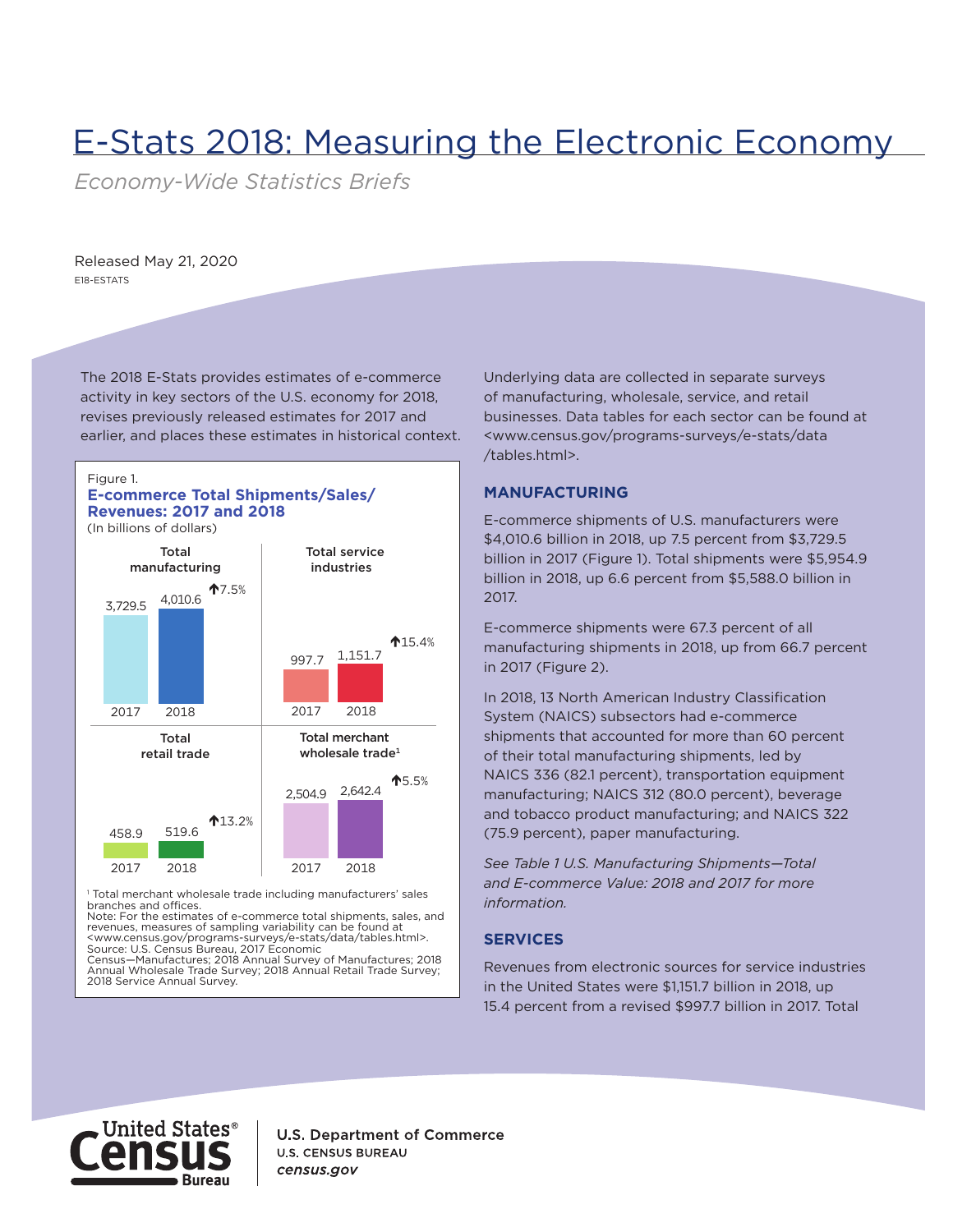

revenues were \$16,196.0 billion in 2018. Revenues from electronic sources were 7.1 percent of total revenues in 2018, up from a revised 6.5 percent in 2017 (Figure 2).

*See Table 3 U.S. Services Revenue—Total and Revenue from Electronic Sources: 2018 and 2017 for more information.*

# **RETAIL**

Sales from e-commerce for U.S. retailers were \$519.6 billion in 2018, up 13.2.percent from a revised \$458.9 billion in 2017 (Figure 1). Total sales increased by 4.3 percent to \$5,269.5 billion in 2018 from a revised \$5,053.2 billion in 2017.

E-commerce sales were 9.9 percent of total sales in 2018, up from a revised 9.1 percent in 2017 (Figure 2).

*See Table 4 U.S. Retail Trade Sales Total and E-commerce: 2018 and 2017 for more information.*

Supplemental tables utilizing annual data on total and e-commerce sales by primary business activity for Electronic Shopping and Mail-Order Houses (NAICS 4541) for 2015–2018 were released on February 20, 2020.

On a quarterly basis, the Census Bureau publishes the Quarterly Retail E-commerce Sales Report, which provides national total retail e-commerce sales estimates. An experimental Supplemental Quarterly Retail E-commerce table is also published that provides e-commerce sales broken out by retailers' primary kind of business.

# **WHOLESALE**

Total e-commerce sales for merchant wholesalers in the United States, including manufacturers' sales branches and offices (MSBOs), were up 5.5 percent to \$2,642.4 billion in 2018 from a revised \$2,504.9 billion in 2017 (Figure 1). Total sales increased by 7.4 percent to \$8,192.3 billion in 2018 from a revised \$7,630.1 billion in 2017. E-commerce sales of merchant wholesalers, including MSBOs, were 32.3 percent of total sales in 2018 (Figure 2).

E-commerce sales accounted for 28.2 percent of total sales of merchant wholesalers, excluding MSBOs in 2018, while e-commerce sales were 42.9 percent of the sales of MSBOs.

*See Table 2 U.S. Merchant Wholesale Trade Sales, Including Manufacturers' Sales Branches and Offices— Total and E-commerce: 2018 and 2017; Table 2.1 U.S. Merchant Wholesale Trade Sales, Excluding Manufacturers' Sales Branches and Offices—Total and E-commerce: 2018 and 2017; and Table 2.2 U.S. Manufacturers' Sales Branches and Offices Sales—Total and E-commerce: 2018 and 2017 for more information.*

# **EXPLANATORY NOTES**

## **General**

The estimates in this release are based on the data collected by the U.S. Census Bureau for the following five surveys: the 2017 Economic Census—Manufacturing, the 2018 Annual Survey of Manufactures (ASM), the 2018 Service Annual Survey (SAS), the 2018 Annual Retail Trade Survey (ARTS), and the 2018 Annual Wholesale Trade Survey (AWTS).

All of these surveys were conducted independently. Measures of total economic activity and e-commerce are presented in this report to provide a broad perspective of e-commerce activity across the many sectors. Brief descriptions of the survey methods are given below.

Industry classifications used in this report are based on the NAICS. Information about the NAICS and additional detail about coverage, sample design, and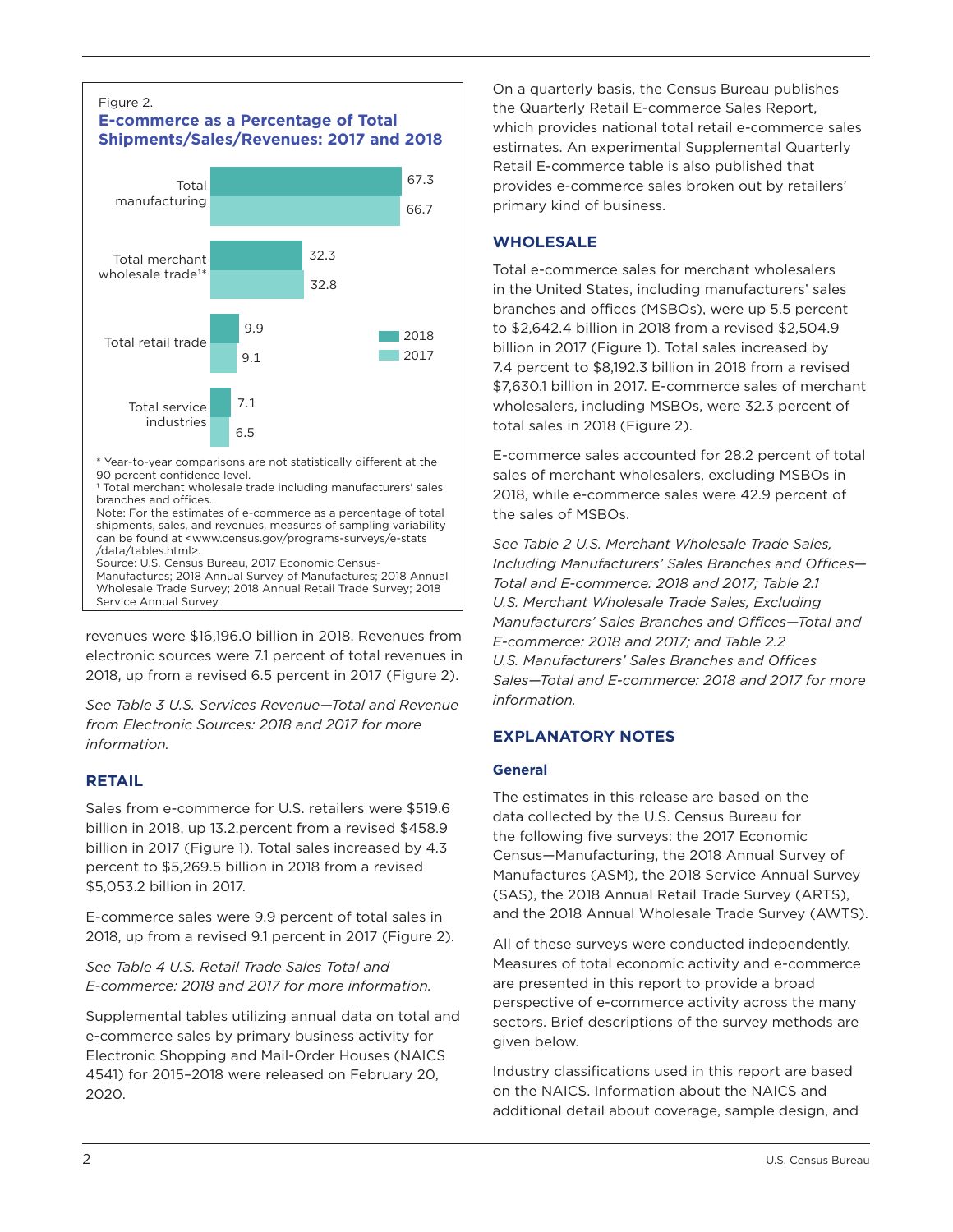online system. Payment may or may not be made online.

**Measures of Economic Activity**

as well as to affiliated establishments.

**SAS**. "Revenues" is the measure used in SAS. Revenues are the dollar value of transactions and contracts between reporting firms and their customers. These values include services performed for foreign affiliates, but exclude transactions among domestic affiliates. Revenues include the total value of service contracts, the market value of compensation received in lieu of cash, amounts received for work subcontracted to others, and other industry-specific items.

estimation methodology for the annual surveys may be found at <www.census.gov/programs-surveys /e-stats.html>. In addition, all current and prior reports, historical data tables, and past research papers are available at this same Web site.

**ASM and Economic Census—Manufacturing**. "Value of shipments" is the measure used for manufacturing in the Economic Census—Manufacturing and the ASM. It is the value of all products shipped. Value of shipments includes shipments to outside customers,

**E-commerce shipments (e-shipments)**. Online orders accepted for manufactured products from customers, including shipments to other domestic establishments

assembly, or fabrication where price and terms of sale are negotiated over the Internet, Extranet, Electronic Data Interchange (EDI) network, e-mail, or other

of the same company for further manufacture,

Revenues from electronic sources include revenues from customers entering orders directly on a firm's Web site or mobile application, revenues from customers entering orders directly on third-party Web sites or mobile applications, and revenues from customers entering orders via any other electronic system (such as private networks, dedicated lines, kiosks, etc.).

Beginning with the 2017 Service Annual Survey, *Revenues from Electronic Sources* replaced the e-commerce question of previous survey years. Therefore, historical data tables reflect data from the discontinued e-commerce data series. For more information on this change and why it was implemented, please visit <www.census.gov /programs-surveys/sas/newsroom/updates /new-data-series-for-revenue-from-electronic -sources-to-replace-e.html>.

**AWTS and ARTS**. "Sales" is the measure used in AWTS and ARTS. Sales are the dollar value of transactions between the reporting firm and its customers. Sales include transactions to foreign affiliates, but exclude transactions among domestic affiliates.

E-commerce sales/revenues are sales of goods and services where the buyer places an order, or the price and terms of the sale are negotiated over the Internet, mobile device (m-commerce), Extranet, EDI network, e-mail, or other comparable online system. Payment may or may not be made online.

## **SURVEY METHODS**

#### **Annual Survey of Manufactures and Economic Census—Manufacturing**

The 2018 estimates of manufacturing shipments and e-shipments were derived from the 2018 ASM. The ASM is a survey of manufacturing establishments and represents activities at individual establishments rather than the entire company. In the ASM, data are collected annually from a probability sample of approximately 50,000 manufacturing plants. Data for small- and medium-sized single establishment companies are estimated using information obtained from administrative sources.

The 2017 data were obtained from the Economic Census—Manufacturing. The manufacturing universe is comprised of approximately 290,000 establishments. In the Economic Census, data are collected from establishments above a specified payroll cutoff that can vary by industry. Data for nonresponding establishments were imputed using information from responding establishments with similar characteristics. Establishments representing approximately 2 percent of the total 2017 value of shipments did not have an opportunity to report e-commerce shipments.

E-commerce questions were included on the ASM and Economic Census—Manufacturing questionnaires along with questions about employment, payroll, value of shipments, cost of materials consumed, capital expenditures, and other items. Data for nonresponding plants were imputed using information from responding plants with similar characteristics.

Shipments estimates for the NAICS subsectors were calculated by summing both the reported and the imputed plant data. For the ASM, the data were weighted by the reciprocal of the probability of the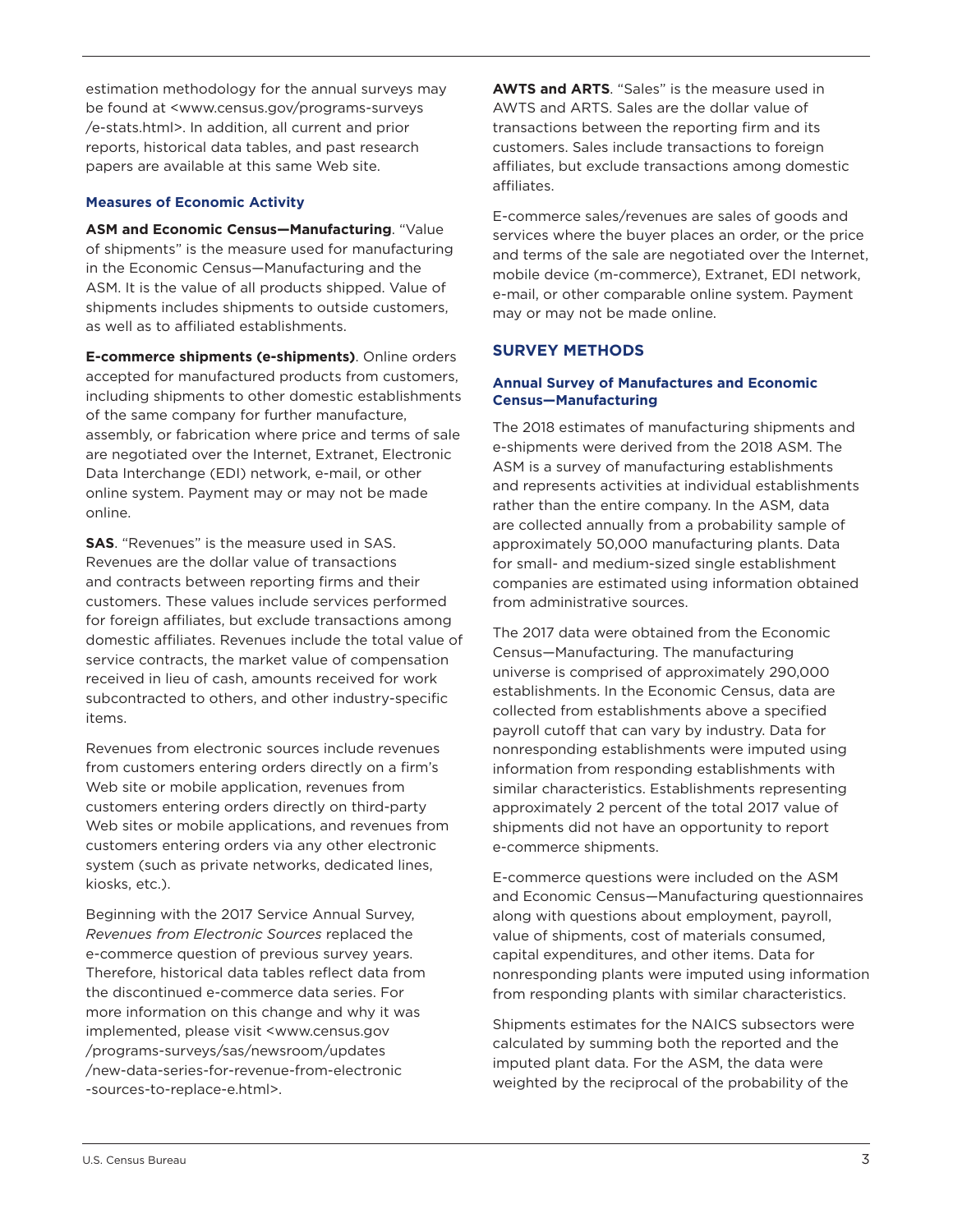plant's inclusion in the sample. The total shipment estimates were then linked to the 2017 Economic Census results to reduce sampling and nonsampling errors.

For more information on the ASM, see <www.census.gov/programs-surveys/asm.html>.

For more information on the Economic Census —Manufacturing, see <www.census.gov/programs -surveys/economic-census.html>.

## **Service Annual Survey, Annual Retail Trade Survey, Annual Wholesale Trade Survey**

The SAS measures the economic activity of employer firms classified in 12 service-related sectors as defined by the 2012 NAICS:

- Utilities
- Transportation and Warehousing
- Information
- Finance and Insurance
- Real Estate and Rental and Leasing
- Professional, Scientific, and Technical Services
- Administrative and Support and Waste Management and Remediation Services
- Educational Services
- Health Care and Social Assistance
- Arts, Entertainment, and Recreation
- Accommodation and Food Services
- Other Services (except Public Administration)

Data are requested annually from about 90,000 firms.

For more information about SAS, see <www.census.gov/programs-surveys/sas.html>.

The ARTS measures the economic activity of employer and nonemployer (i.e., businesses without paid employees) firms classified in Retail Trade as defined by the 2012 NAICS. The sample contains approximately 16,500 firms with paid employees.

Data for nonemployers are included in the estimates through imputation or administrative data provided by other federal agencies.

For more information about ARTS, see <www.census.gov/programs-surveys/arts.html>. The AWTS measures the economic activity of merchant wholesale firms with paid employees (i.e., employer firms), including MSBOs, as defined by the 2012 NAICS. Merchant wholesale firms are those that take title to the goods they sell. The AWTS also collects data from wholesale agents and brokers, but e-commerce sales estimates are not produced. Therefore, agents and brokers are not included in the wholesale E-Stats estimates. Data are requested annually from about 8,400 wholesale firms that include approximately 6,700 merchant firms (excluding MSBOs) and 1,000 MSBOs.

For more information about AWTS, see <www.census.gov/programs-surveys/awts.html>.

For these three surveys, stratified random samples of firms are selected from a sampling frame constructed using information from the 2012 Economic Census and updated with information from the Census Bureau's Business Register. The samples are subsequently updated to represent employer firms in business during 2018.

All wholesale, service, and retail firms surveyed are asked to report total sales/revenues and e-sales/ e-revenues for 2018. Wholesalers are also asked to report e-sales made through EDI networks. Retailers in the Electronic Shopping and Mail-Order Houses industry are also asked to report total sales and e-sales for 2018 for specific merchandise lines.

E-commerce data for nonresponding employer firms and all retail nonemployers were imputed from responding firms within the same kind of business.

Estimates of total sales/revenues and e-sales/ e-revenues were calculated by summing data (both reported and imputed) weighted by the reciprocal of the probability of the firm's inclusion in the appropriate sample. The services, retail, and wholesale estimates in this report have been adjusted using results of the 2012 Economic Census to reduce sampling error and to allow comparability with the census results.

## **Reliability of Estimates**

The estimates in this report are based on sample surveys and are subject to sampling error and nonsampling error. Sampling error occurs because only a subset of the entire population is measured. Nonsampling error encompasses all other factors that contribute to the total error of a sample survey estimate and may occur in censuses.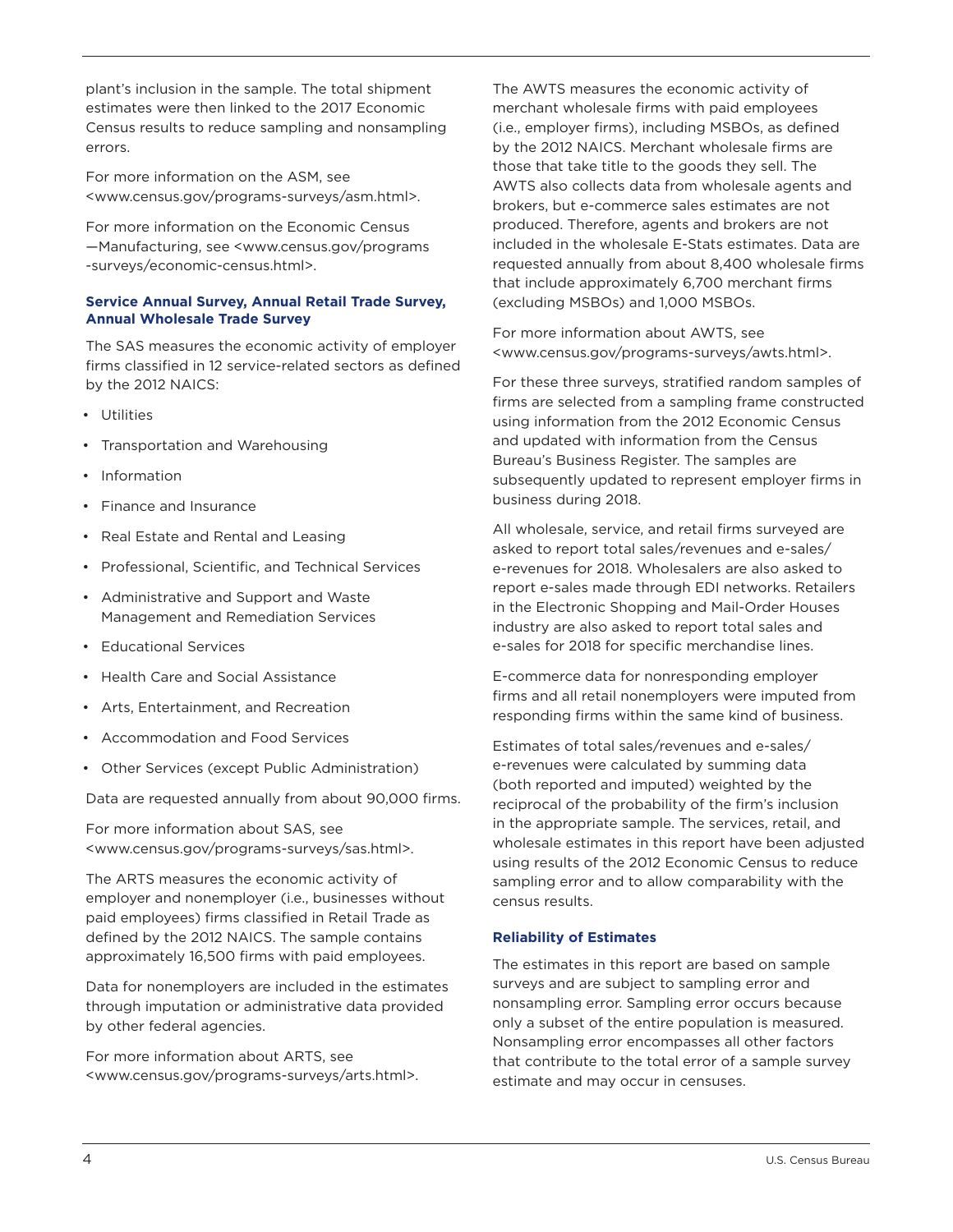#### **Disclosure Avoidance**

Disclosure is the release of data that reveals information or permits deduction of information about a particular survey unit through the release of either tables or microdata. Disclosure avoidance is the process used to protect each survey unit's identity and data from disclosure. Using disclosure avoidance procedures, the Census Bureau modifies or removes the characteristics that put information at risk of disclosure. Although it may appear that a table shows information about a specific survey unit, the Census Bureau has taken steps to disguise or suppress a unit's data that may be "at risk" of disclosure while making sure the results are still useful.

The Census Bureau has reviewed the data product for unauthorized disclosure of confidential information and has approved the disclosure avoidance practices applied.

ASM Approval ID: CBDRB-FY20-231 Economic Census Approval ID: CBDRB-FY19-537 SAS Approval ID: CBDRB-FY19-368 ARTS Approval ID: CBDRB-FY20-151 AWTS Approval ID: CBDRB-FY2020-ESMD003-003

## **Sampling Error**

Two measures of sampling error are provided for data in this report—standard errors for estimates of percentages and coefficients of variation for estimates of total dollar value. See tables at <www.census.gov/data/tables/2018/econ /e-stats/2018-e-stats.html>. The standard error measures the extent to which estimates derived from all possible samples of the same size drawn using the same design differ from the average of these estimates. The coefficient of variation (expressed as a percentage) is the standard error of the estimate divided by the estimate. Note that standard errors and coefficients of variation are estimates derived from the sample and are also subject to sampling error. The coefficients of variation and standard errors presented in the tables may be used to compute confidence intervals about the sample estimates.

The particular sample used for each survey included in this report is one of a large number of samples of the same size that could have been selected using the same design. For ASM, we estimate sampling variances using the Poisson variance estimator rather than the method of random groups. In about 9 out of 10 (90 percent) of the possible samples, the estimates would differ from the results of a complete enumeration by less than 1.645 times the estimated standard error. For AWTS, ARTS, and SAS, we use the method of random groups (G=16 random groups) to estimate sampling variances for estimates produced from these samples. In about 9 out of 10 (90 percent) of the possible samples, the estimates would differ from the results of a complete enumeration by less than 1.753 (a t-statistic with 15 [G-1] degrees of freedom) times the estimated standard error.

To compute a 90 percent confidence interval for an estimated total, multiply the estimate by its coefficient of variation and then by either 1.753 or 1.645, as indicated above. This amount is then added to and subtracted from the estimate to give the upper and lower bounds of the interval. As an example, suppose the estimated total revenue is \$51,770 million and the estimated coefficient of variation for this estimate is 1.3 percent (0.013). Multiplying \$51,770 million by 0.013 and by 1.753 gives \$1,180 million. Subtracting \$1,180 million from and adding \$1,180 million to \$51,770 million gives a 90 percent confidence interval of \$50,590 million to \$52,950 million. Confidence statements for estimated percentages are computed in a similar manner. The Census Bureau recommends that individuals using estimates in this report incorporate this information into their analyses, as sampling error could affect the conclusions drawn from these estimates. All comparative statements in this report have undergone statistical testing and, unless otherwise noted, comparisons are statistically significant at the 90 percent confidence level.

## **Nonsampling Error**

One source of nonsampling error is the inability to obtain response for all cases in the sample. One measure of this type of nonsampling error is response rates.

Economic surveys at the Census Bureau are required to compute two different types of response rates: a unit response rate and weighted item response rates. Refer to each survey's Internet page (links provided previously) for the unit response rates of the surveys that contribute to this report. The weighted item response rates are called Total Quantity Response Rates (TQRR) and are item-level indicators of the quality of each estimate. The following table shows the TQRRs for e-commerce activity for the sectors included in this report. More detailed information